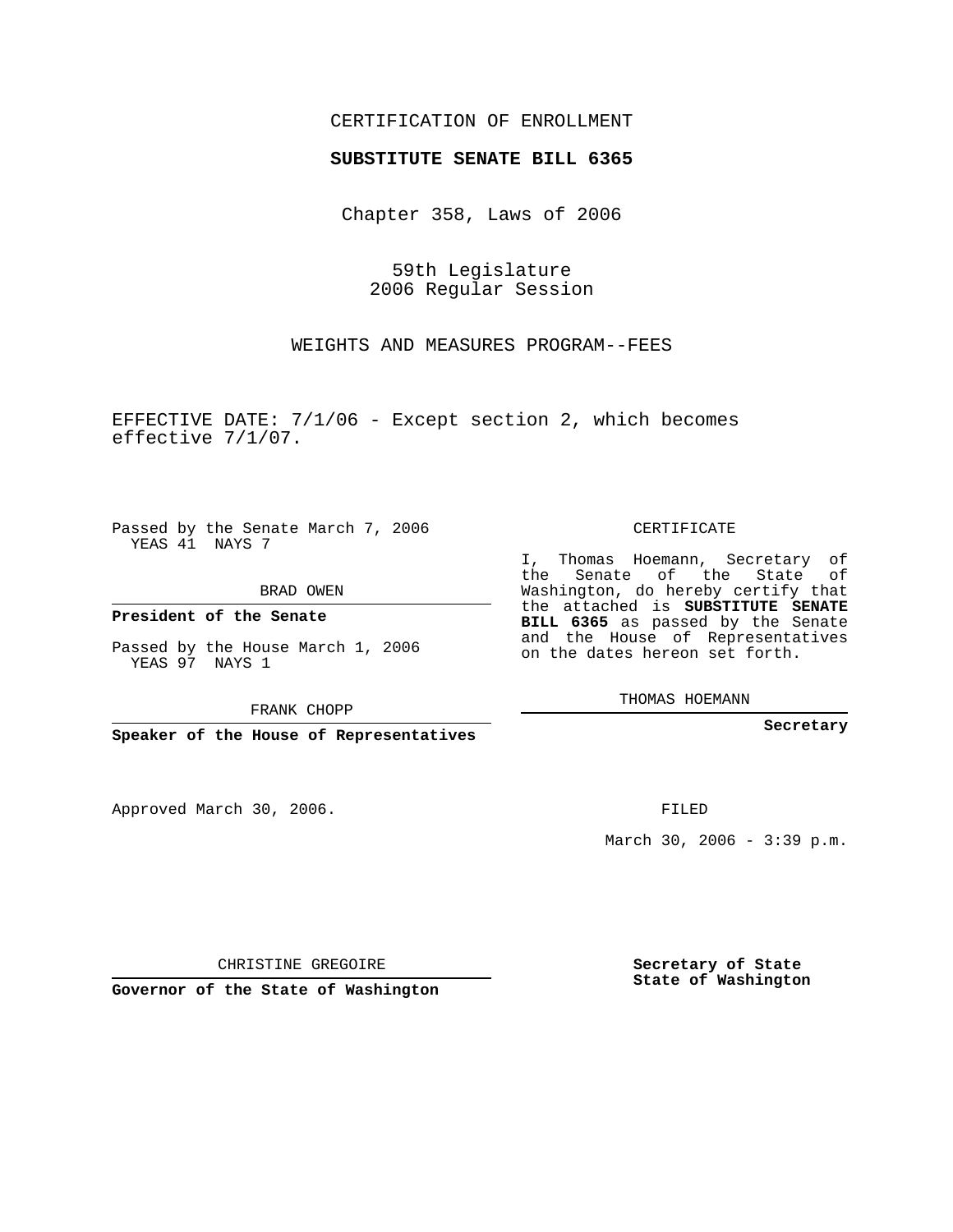# **SUBSTITUTE SENATE BILL 6365** \_\_\_\_\_\_\_\_\_\_\_\_\_\_\_\_\_\_\_\_\_\_\_\_\_\_\_\_\_\_\_\_\_\_\_\_\_\_\_\_\_\_\_\_\_

\_\_\_\_\_\_\_\_\_\_\_\_\_\_\_\_\_\_\_\_\_\_\_\_\_\_\_\_\_\_\_\_\_\_\_\_\_\_\_\_\_\_\_\_\_

### AS AMENDED BY THE HOUSE

Passed Legislature - 2006 Regular Session

### **State of Washington 59th Legislature 2006 Regular Session**

**By** Senate Committee on Agriculture & Rural Economic Development (originally sponsored by Senators Rasmussen, Schoesler, Jacobsen, Fraser and Shin; by request of Department of Agriculture)

READ FIRST TIME 02/03/06.

1 AN ACT Relating to fees for the weights and measures program; amending RCW 19.94.175, 19.94.175, 15.80.450, 15.80.490, and 19.94.2582; creating new sections; providing effective dates; and providing an expiration date.

5 BE IT ENACTED BY THE LEGISLATURE OF THE STATE OF WASHINGTON:

 6 **Sec. 1.** RCW 19.94.175 and 1995 c 355 s 7 are each amended to read 7 as follows:

 8 (1) Pursuant to RCW 19.94.015, the following annual registration 9 fees shall be charged for each weighing or measuring instrument or 10 device used for commercial purposes in this state:

| 11 | (a)  | Weighing devices:               |           |
|----|------|---------------------------------|-----------|
| 12 | (i)  | Small scales "zero to four      | ((5.00))  |
| 13 |      | hundred pounds capacity"        | 7.50      |
| 14 | (11) | Intermediate<br>"four<br>scales |           |
| 15 |      | hundred one pounds to five      | ((20.00)) |
| 16 |      | thousand pounds capacity"       | 30.00     |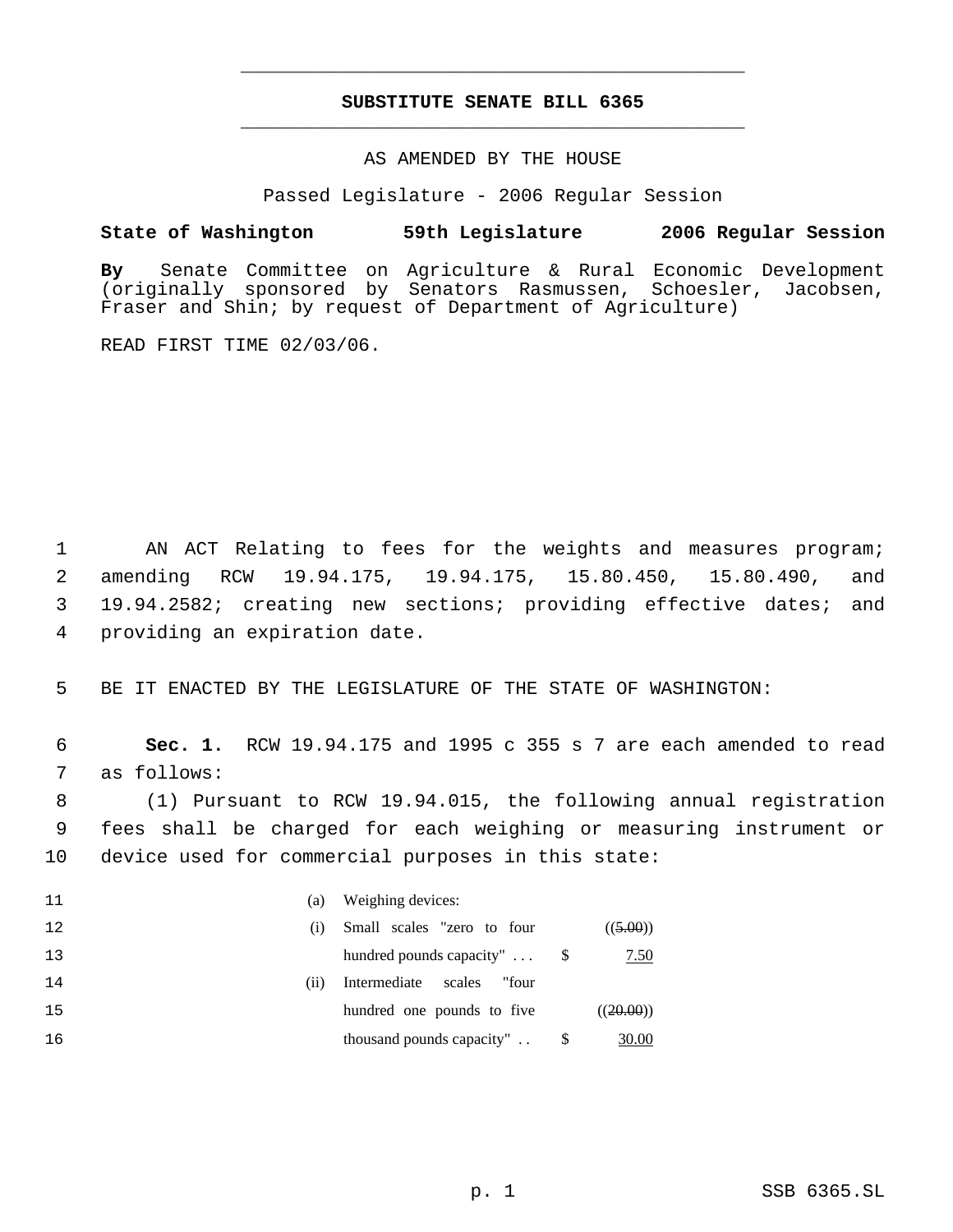| 1  | (iii)        | Large<br>scales<br>"over<br>five  | ((52.00))    |
|----|--------------|-----------------------------------|--------------|
| 2  |              | thousand pounds capacity"         | \$<br>63.50  |
| 3  | (iv)         | ((Large scales with               |              |
| 4  |              | supplemental                      |              |
| 5  |              |                                   | \$<br>52.00  |
| 6  | $(\forall$ ) | Railroad track scales             | \$<br>800.00 |
| 7  | (b)          | Liquid fuel metering devices:     |              |
| 8  | (i)          | Motor fuel meters with flows of   |              |
| 9  |              | $((less than))$ twenty gallons or | ((5.00))     |
| 10 |              | $less per minute   $              | \$<br>7.50   |
| 11 | (ii)         | Motor fuel meters with flows of   |              |
| 12 |              | more than twenty but not more     |              |
| 13 |              | than one hundred fifty gallons    | ((16.00))    |
| 14 |              | per minute                        | \$<br>24.00  |
| 15 | (iii)        | Motor fuel meters with flows      |              |
| 16 |              | over one hundred fifty gallons    | ((25.00))    |
| 17 |              | per minute                        | \$<br>37.50  |
| 18 | (c)          | Liquid petroleum gas meters:      |              |
| 19 | (i)          | With one inch diameter or         | ((40.00))    |
| 20 |              | smaller dispensers                | \$<br>17.50  |
| 21 | (ii)         | With greater than one inch        | ((30.00))    |
| 22 |              | diameter dispensers               | \$<br>40.00  |
| 23 | (d)          | Fabric meters                     | ((5.00))     |
| 24 |              |                                   | \$<br>7.50   |
| 25 | (e)          | Cordage meters                    | ((5.00))     |
| 26 |              |                                   | \$<br>7.50   |
| 27 | (f)          | Mass flow meters                  | ((44.00))    |
| 28 |              |                                   | \$<br>107.00 |
| 29 | (g)          | Taxi meters                       | ((5.00))     |
| 30 |              |                                   | \$<br>15.00  |

31 (2) With the exception of subsection (3) of this section, no person 32 shall be required to pay more than the ((established)) annual 33 registration fee ((adopted under this section)) for any weighing or 34 measuring instrument or device in any one year.

 (3) The department or a city sealer may establish reasonable inspection and testing fees for each type or class of weighing or measuring instrument or device specially requested to be inspected or tested by the device owner. These inspection and testing fees shall be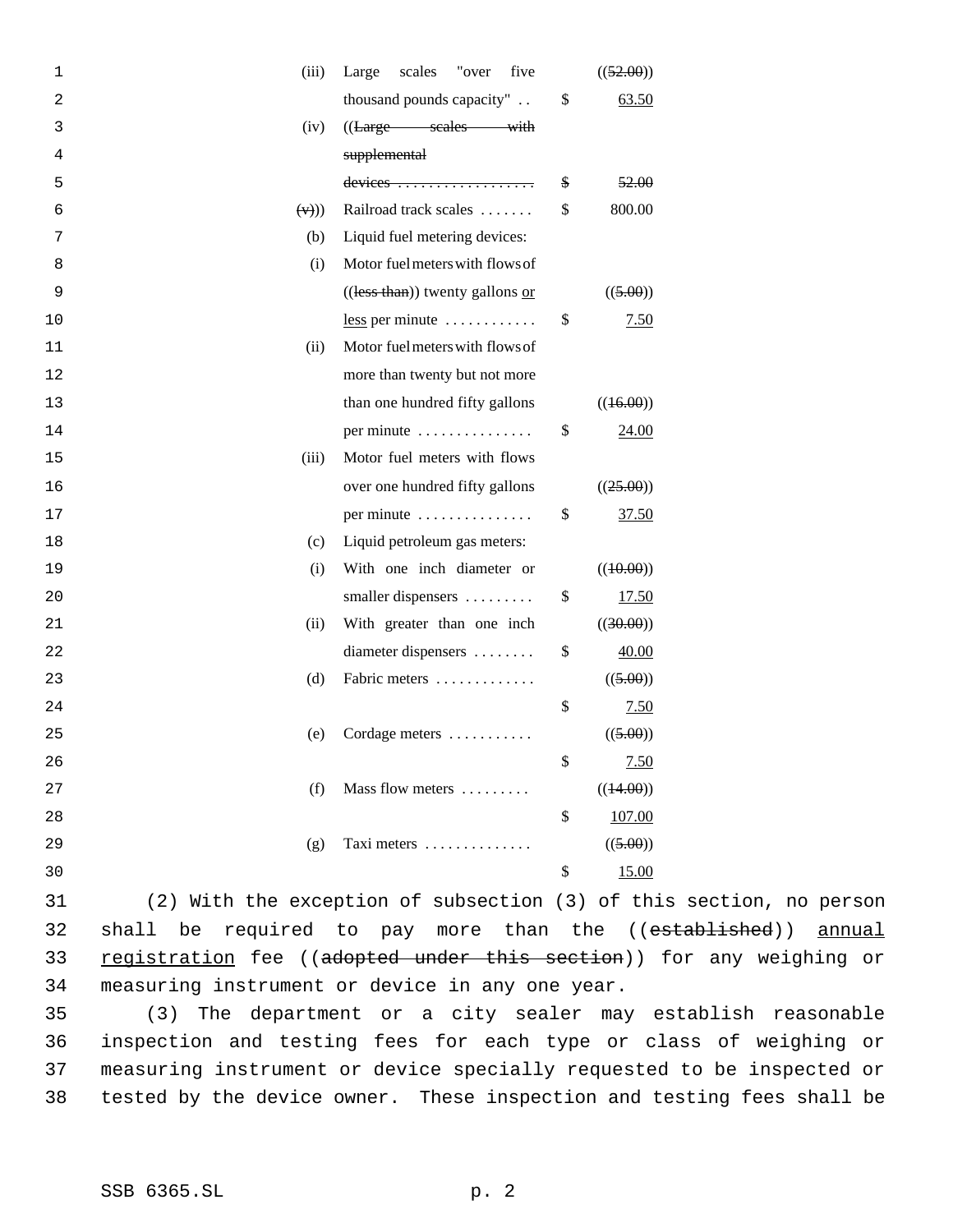limited to those amounts necessary for the department or city sealer to cover the direct costs associated with such inspection and testing. 3 The fees ((established under this subsection)) shall not be set so as to compete with service agents normally engaged in such services.

 5 **Sec. 2.** RCW 19.94.175 and 1995 c 355 s 7 are each amended to read 6 as follows:

 7 (1) Pursuant to RCW 19.94.015, the following annual registration 8 fees shall be charged for each weighing or measuring instrument or 9 device used for commercial purposes in this state:

| 10 | (a)          | Weighing devices:                 |                        |
|----|--------------|-----------------------------------|------------------------|
| 11 | (i)          | Small scales "zero to four        | ((5.00))               |
| 12 |              | hundred pounds capacity"          | \$<br>10.00            |
| 13 | (ii)         | Intermediate<br>scales<br>"four   |                        |
| 14 |              | hundred one pounds to five        | ((20.00))              |
| 15 |              | thousand pounds capacity"         | \$<br>40.00            |
| 16 | (iii)        | Large<br>scales<br>"over five     | ((52.00))              |
| 17 |              | thousand pounds capacity"         | \$<br>75.00            |
| 18 | (iv)         | ((Large scales with               |                        |
| 19 |              | supplemental                      |                        |
| 20 |              |                                   | \$<br><del>52.00</del> |
| 21 | $(\forall$ ) | Railroad track scales             | \$<br>800.00           |
| 22 | (b)          | Liquid fuel metering devices:     |                        |
| 23 | (i)          | Motor fuel meters with flows of   |                        |
| 24 |              | $((less than))$ twenty gallons or | ((5.00))               |
| 25 |              | $less per minute   $              | \$<br>10.00            |
| 26 | (ii)         | Motor fuel meters with flows of   |                        |
| 27 |              | more than twenty but not more     |                        |
| 28 |              | than one hundred fifty gallons    | ((16.00))              |
| 29 |              | per minute                        | \$<br>32.00            |
| 30 | (iii)        | Motor fuel meters with flows      |                        |
| 31 |              | over one hundred fifty gallons    | ((25.00))              |
| 32 |              | per minute                        | \$<br>50.00            |
| 33 | (c)          | Liquid petroleum gas meters:      |                        |
| 34 | (i)          | With one inch diameter or         | ((40.00))              |
| 35 |              | smaller dispensers                | \$<br>25.00            |
|    |              |                                   |                        |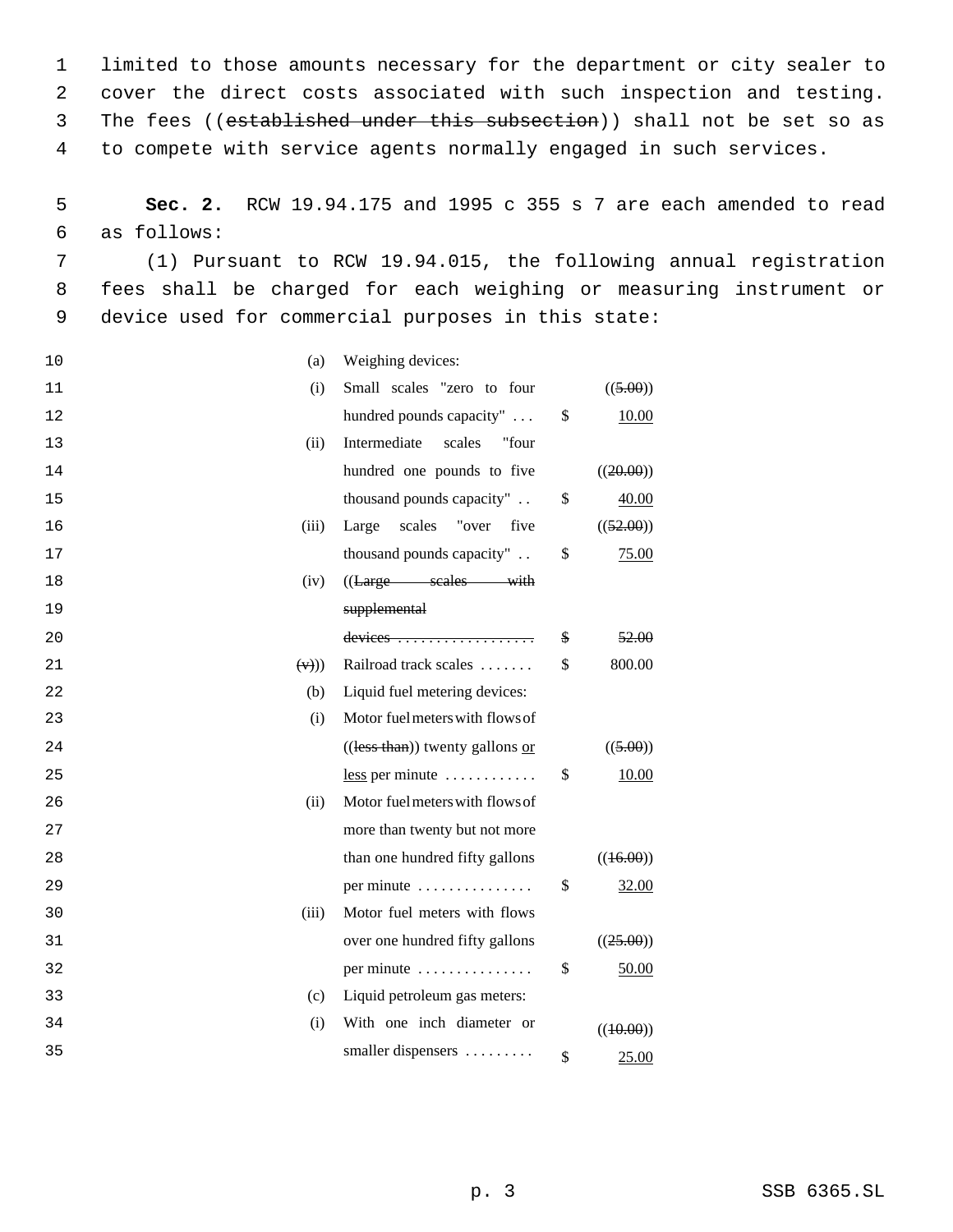|    | (ii) | With greater than one inch | ((30.00))          |
|----|------|----------------------------|--------------------|
| 2  |      | diameter dispensers        | \$<br>50.00        |
| 3  | (d)  | Fabric meters              | ((5.00))           |
| 4  |      |                            | \$<br><u>10.00</u> |
| 5  | (e)  | Cordage meters             | ((5.00))           |
| 6  |      |                            | \$<br>10.00        |
| 7  | (f)  | Mass flow meters           | ((44.00))          |
| 8  |      |                            | \$<br>200.00       |
| 9  | (g)  | Taxi meters                | ((5.00))           |
| 10 |      |                            | \$<br>25.00        |
|    |      |                            |                    |

11 (2) With the exception of subsection (3) of this section, no person 12 shall be required to pay more than the ((established)) annual 13 registration fee ((adopted under this section)) for any weighing or 14 measuring instrument or device in any one year.

 (3) The department or a city sealer may establish reasonable inspection and testing fees for each type or class of weighing or measuring instrument or device specially requested to be inspected or tested by the device owner. These inspection and testing fees shall be limited to those amounts necessary for the department or city sealer to cover the direct costs associated with such inspection and testing. 21 The fees ((established under this subsection)) shall not be set so as to compete with service agents normally engaged in such services.

23 **Sec. 3.** RCW 15.80.450 and 1969 ex.s. c 100 s 16 are each amended 24 to read as follows:

25 Any person may apply to the director for a weighmaster's license. 26 Such application shall be on a form prescribed by the director and 27 shall include:

 (1) The full name of the person applying for such license and if the applicant is a partnership, association or corporation, the full name of each member of the partnership or the names of the officers of the association or corporation;

32 (2) The principal business address of the applicant in this state 33 and elsewhere;

34 (3) The names of the persons authorized to receive and accept 35 service of summons and legal notice of all kinds for the applicant;

36 (4) The location of any scale or scales subject to the applicant's 37 control and from which certified weights will be issued; and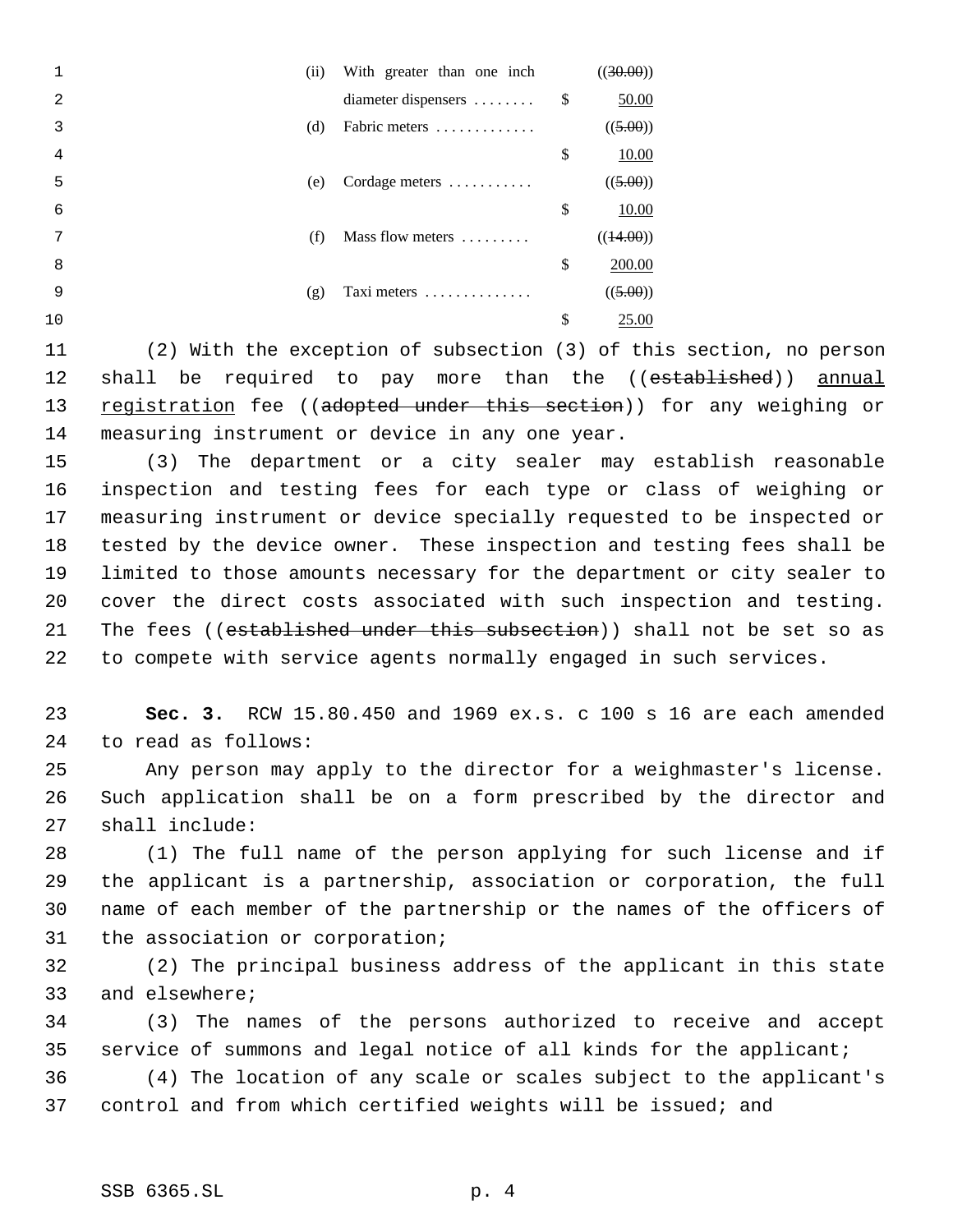(5) Such other information as the director feels necessary to carry out the purposes of this chapter.

 Such annual application shall be accompanied by a license fee of 4 ((twenty)) fifty dollars for each scale from which certified weights will be issued and a bond as provided for in RCW 15.80.480.

 **Sec. 4.** RCW 15.80.490 and 1969 ex.s. c 100 s 20 are each amended to read as follows:

 Any weighmaster may file an application with the director for a license for any employee or agent to operate and issue certified weight tickets from a scale which such weighmaster is licensed to operate under the provisions of this chapter. Such application shall be submitted on a form prescribed by the director and shall contain the following:

14 (1) Name of the weighmaster;

 (2) The full name of the employee or agent and his resident address;

17 (3) The position held by such person with the weighmaster;

 (4) The scale or scales from which such employee or agent will issue certified weights; and

(5) Signature of the weigher and the weighmaster.

 Such annual application shall be accompanied by a license fee of 22  $((five))$  ten dollars.

 **Sec. 5.** RCW 19.94.2582 and 1995 c 355 s 16 are each amended to read as follows:

 (1) Each request for an official registration certificate shall be in writing, under oath, and on a form prescribed by the department and shall contain any relevant information as the director may require, including but not limited to the following:

 (a) The name and address of the person, corporation, partnership, or sole proprietorship requesting registration;

 (b) The names and addresses of all individuals requesting an official registration certificate from the department; and

 (c) The tax registration number as required under RCW 82.32.030 or uniform business identifier provided on a master license issued under RCW 19.02.070.